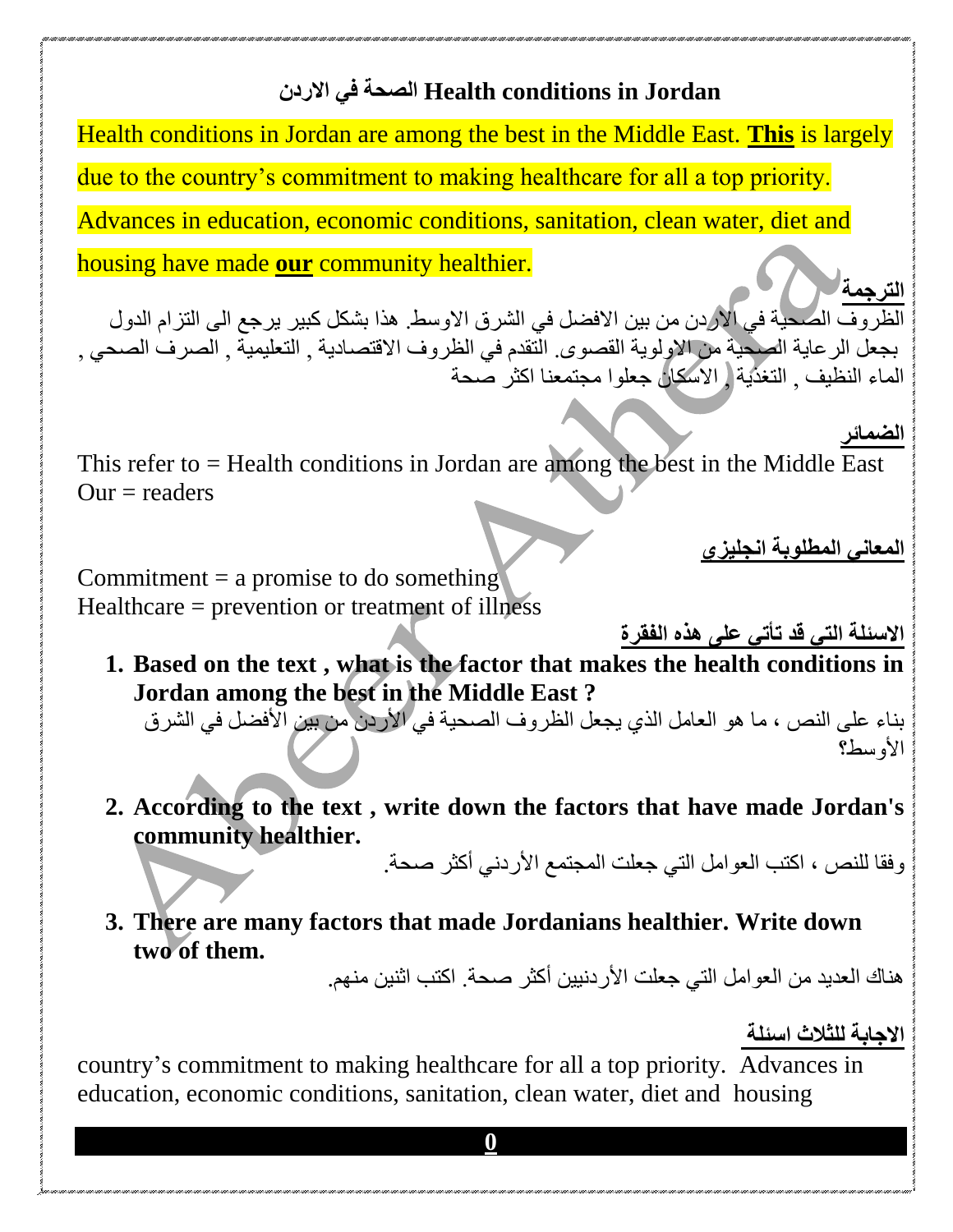As a result of careful planning, the number of healthcare services has been increasing rapidly over the past years. More than 800 different kinds of healthcare centers have been built, as well as 188 dental clinics.

**الترجمة** ونتيجة للتخطيط الحذر , عدد خدمات الرعاية الصحية ارتفع بشكل سريع خالل السنوات االخيرة . اكثر من 800 نوع مختلف من مراكز الرعاية الصحية تم بنائها وايضا 188 عيادة اسنان

> **الضمائر** ال يوجد

### **االسئلة التي قد تأتي على الفقرة 1. Write the sentence which tell the number of healthcare services in Jordan**

اكتب الجملة التي تشير الى عدد الخدمات الصحية

More than 800 different kinds of healthcare centers have been built, as well as 188 dental clinics.

**2. According to the text , How many healthcare centers have been built ?** than 800 different kinds of healthcare centers

وفق للنص ما هي عدد مراكز الرعاية الصحية التي تم بنائها

## **3. According to the text what is the result of careful planning?**

وفق للنص . ما هي نتائج التخطيط الحذر ؟

the number of healthcare services has been increasing rapidly over the past years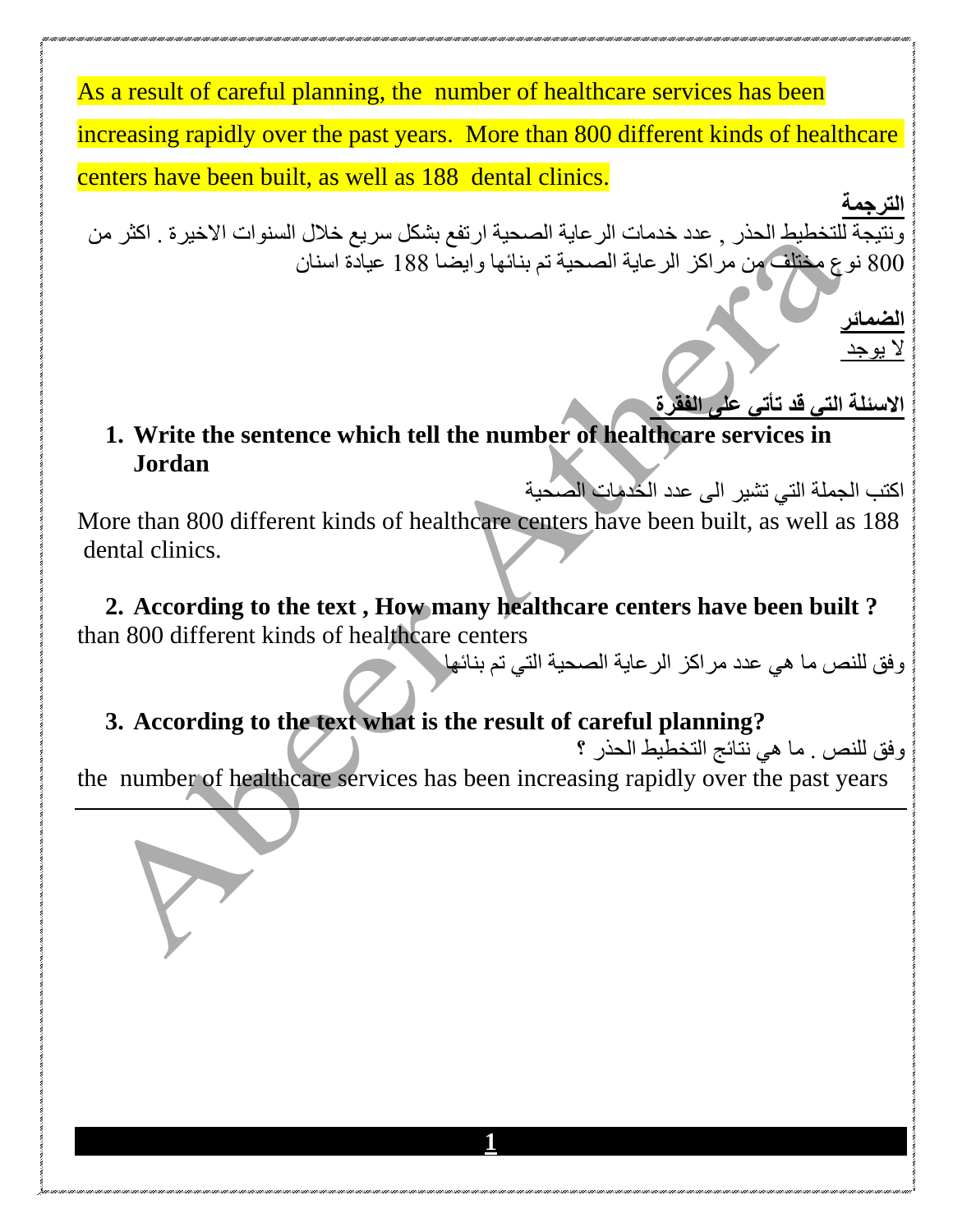In 2012 CE, 98 per cent of Jordanian children were fully immunized, thanks to immunization teams **that** had been working towards **this** goal for several years.

**الترجمة**  في 2012 , %98 من االطفال االردنيين بشكل كامل تم تطعيمهم , بفضل فرق التطعيم التي كانت تعمل نحو هذا الهدف للعديد من السنوات

That  $=$  immunization teams  $This = immunization$ 

**المعاني المطلوبة باالنجليزي** 

**الضمائر**

Immunization = system becomes protected against an illness

**االسئلة التي قد تأتي على هذه الفقرة**

**1. What is the special achievement that happened in 2012 ? Who's responsible on this great achievement?**

ما هو اإلنجاز الخاص الذي حدث في عام 2012؟ من المسؤول عن هذا اإلنجاز العظيم؟

98 per cent of Jordanian children were fully immunized, thanks to immunization teams that had been working towards this goal for several years.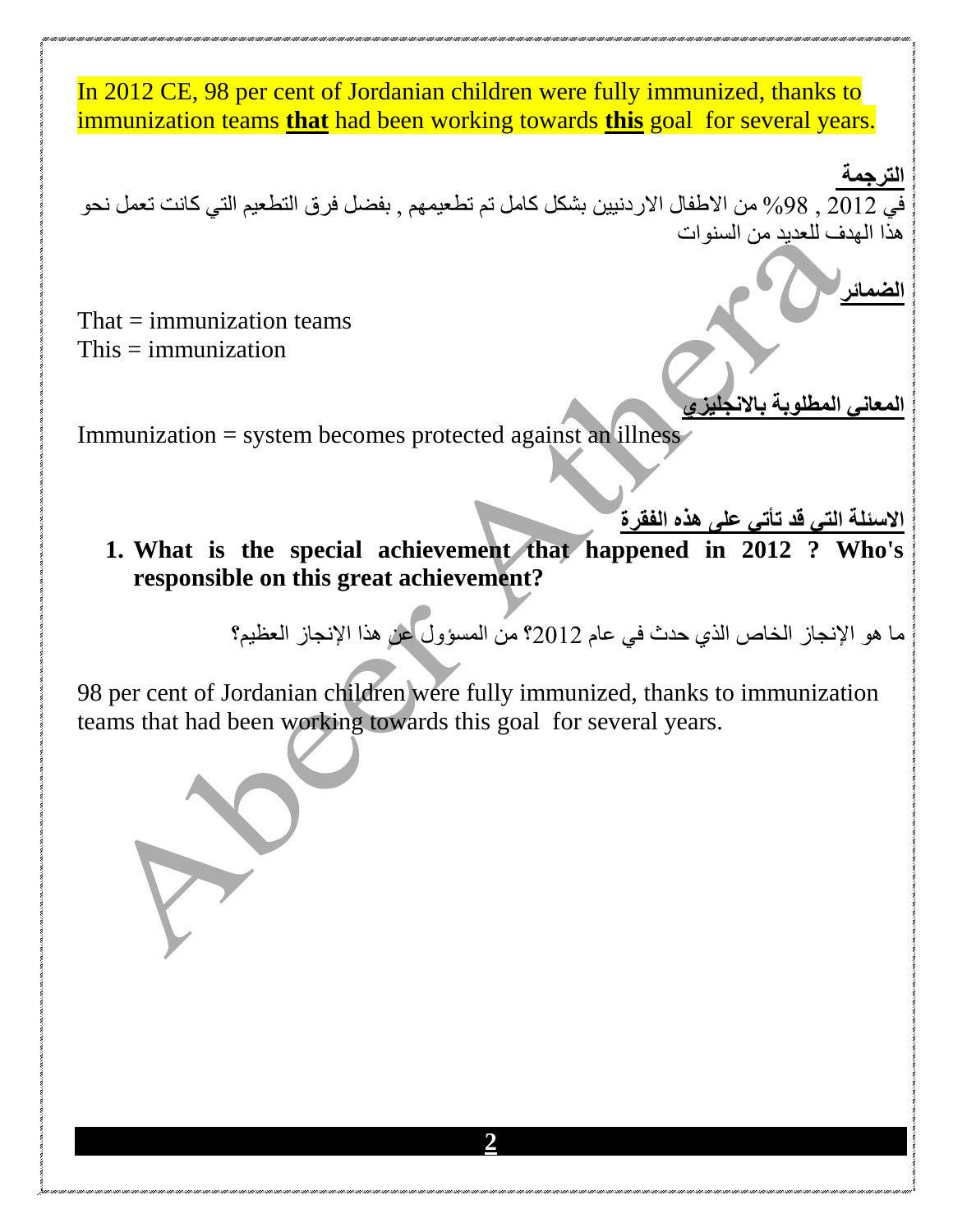Although there were remote areas of the country **where** people had been without consistent access to electricity and safe water, almost 99 per cent of the country's population now has access.

**الترجمة**  بالرغم من ان هناك مناطق نائية من الدولة حيث الثانس كانوا بدون دخول مستمر للكهرباء والماء النظيف , تقريبا %99 من الكثافة السكانية االن تم وصولها.

**الضمائر**

**االسئلة التي قد تأتي على هذه الفقرة**

Where = remote areas of the country

**1. Write down two difficulties that people in remote areas suffer from.** 

.اكتب الصعوبات التي يعاني منها الناس في المناطق النائية

without consistent access to electricity and safe water

**2. Write down the sentence which indicates that most of Jordanian villages were supplied with electricity and water.** 

اكتب الجملة التي تشير إلى أن معظم القرى الأردنية تم توفير ها بالكهرباء والماء Although there were remote areas of the country **where** people had been without consistent access to electricity and safe water, almost 99 per cent of the country's population now has access.

 $\sim$  ,  $\sim$  ,  $\sim$  ,  $\sim$  ,  $\sim$  ,  $\sim$  ,  $\sim$  ,  $\sim$  ,  $\sim$  ,  $\sim$  ,  $\sim$  ,  $\sim$  ,  $\sim$  ,  $\sim$  ,  $\sim$  ,  $\sim$  ,  $\sim$  ,  $\sim$  ,  $\sim$  ,  $\sim$  ,  $\sim$  ,  $\sim$  ,  $\sim$  ,  $\sim$  ,  $\sim$  ,  $\sim$  ,  $\sim$  ,  $\sim$  ,  $\sim$  ,  $\sim$  ,  $\sim$  ,  $\sim$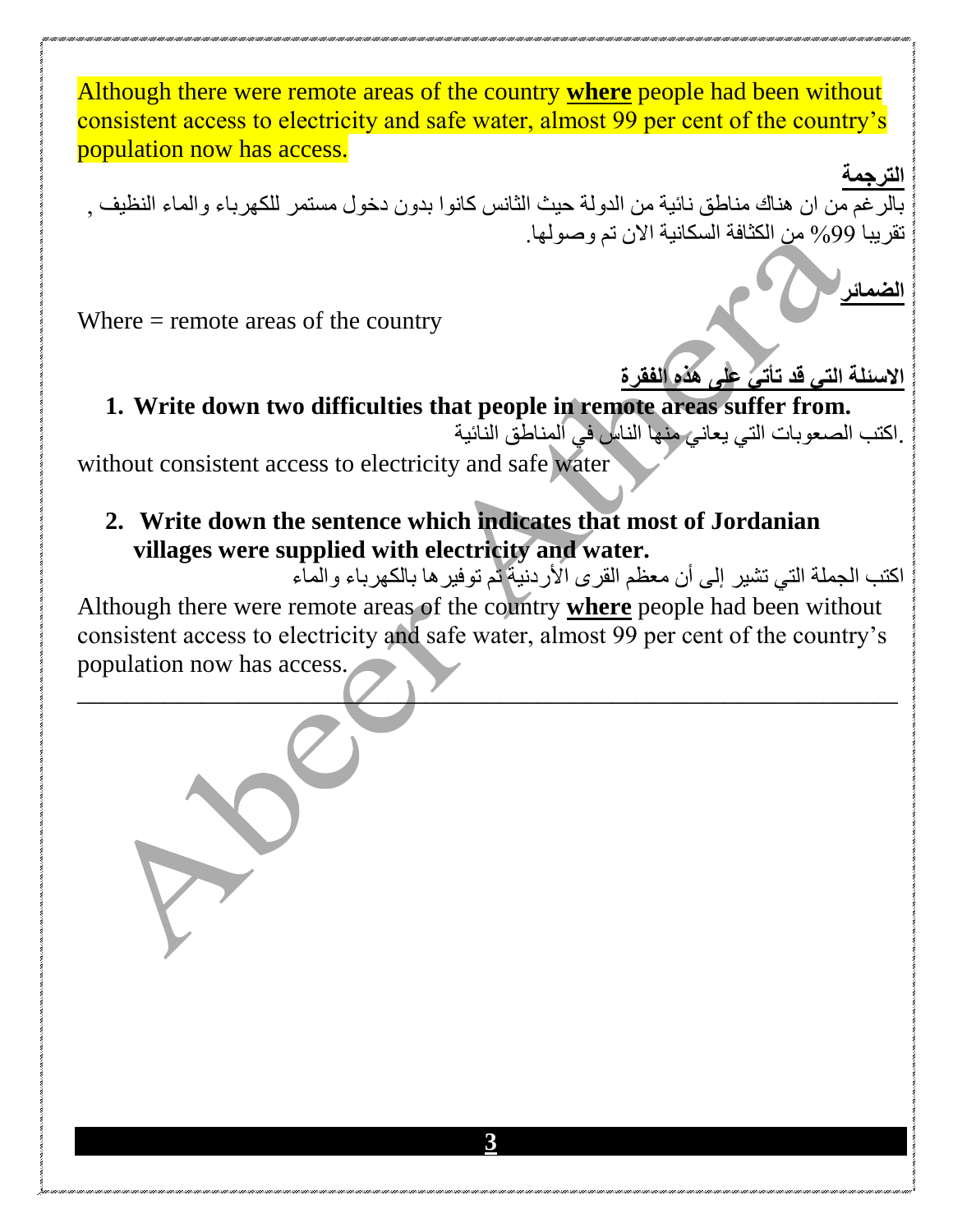Although the country has been focusing mainly on improving **its** primary healthcare facilities, **it** has not neglected **its** advanced medical facilities. The reputation of Jordanian doctors has spread in the region, and now many more patients come to Jordan for open heart surgery. In Jordan, the open heart surgery programme started in 1970 CE in Amman.

**الترجمة**  بالرغم من ان الدولة تركز بشكل رئيسي على تحسين المنشآت للرعايى الصحية االساسية , لكنها لم تتجاهل منشآتها الطبية المتقدمة, سمعة االطباء االردنيين انتشرت في المنطقة واالن الكثير من المرضى يأتون لألردن لعملية القلب المفتوح , في االردن برنامج عملية القلب المفتوح بدأ في 1970 في عمان.

its  $\ell$  it = the country  $\ell$  Jordan

Focus on = direct your attention at something. Reputation = the common opinion that people have about someone or something

**االسئلة التي قد تأتي على هذه الفقرة**

**الضمائر** 

**المعاني المطلوبة باالنجليزي**

**1. What kind of medical operation has Jordan made the most success?** أي نوع من العمليات الطبية حقق األردن أكبر قدر من النجاح؟

open heart surgery

**2. Quote the sentence which indicates that Jordanian doctors have been well-known in the region .**

اقتبس الجملة التي تشير إلى أن الأطباء الأردنيين معروفين جيدا بالمنطقة The reputation of Jordanian doctors has spread in the region, and now many more patients come to Jordan for open heart surgery

### **3. Write the sentence which show the date of starting the operation in Jordan?**

اكتب الجملة التي تظهر تاريخ بدء العملية الجراحية في االردن In Jordan, the open heart surgery programme started in 1970 CE in Amman.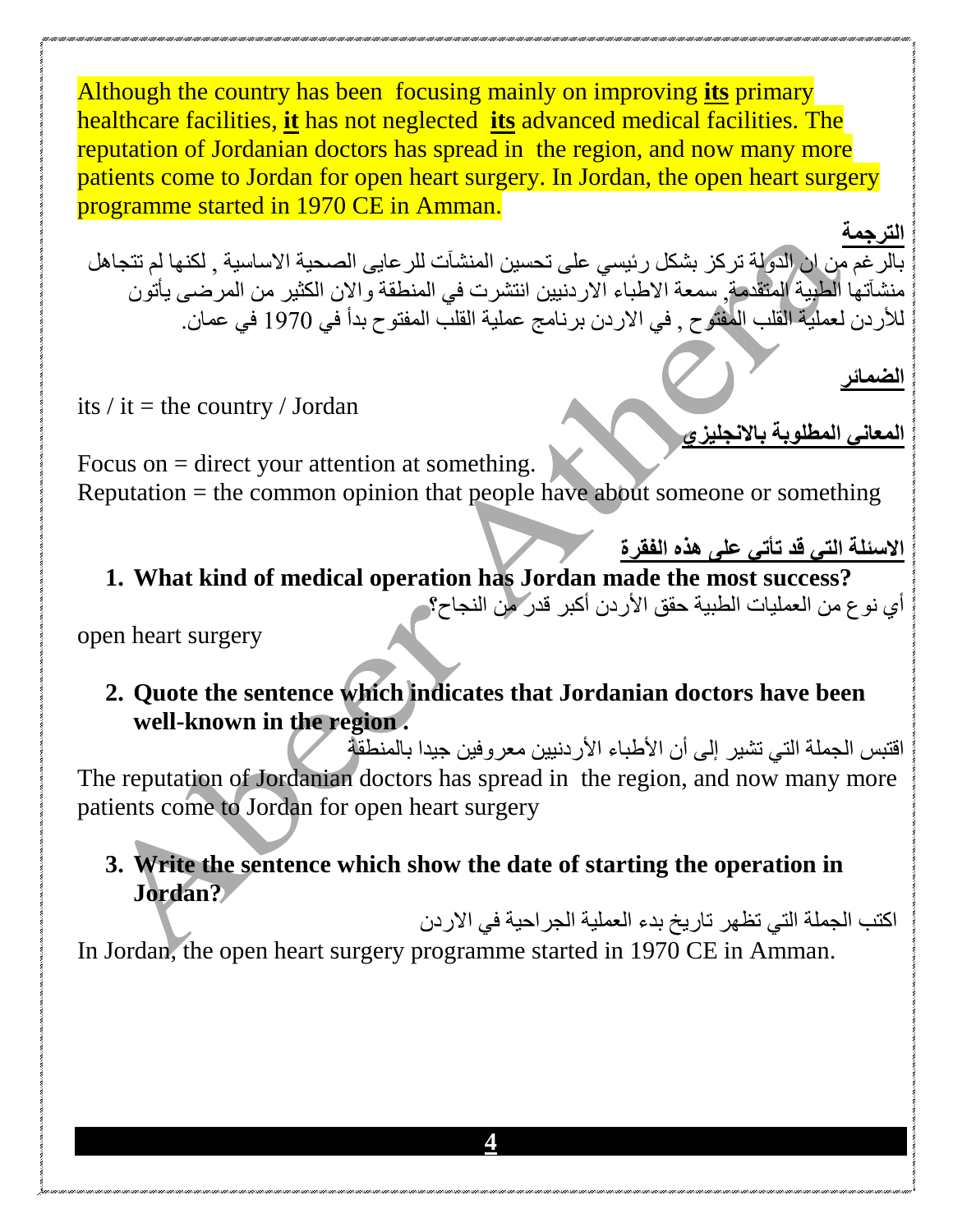The life expectancy figures show that Jordan's healthcare system is successful. In 1965 CE, the average Jordanian's life expectancy was age 50. In 2012 CE, **this** average life expectancy had risen to 73.5.

**الترجمة**  اعداد توقعات الحياة تظهر ان نظام الرعاية الصحية في الاردن ناجح , في 1965 معدل توقعات الحياة كان في عمر 50 سنة , في 2012 معدل توقعات الحياة ارتفع الى 73 ونصف

This = age  $50$ 

**المعاني المطلوبة باالنجليزي**

**الظمائر**

Life expectancy  $=$  the length of time that a person or animal is expected to live

### **االسئلة التي قد تأتي على هذه الفقرة 1. What was the life expectancy in Jordan in 1965 and 2012?**

ما هو متوسط العمر المتوقع في األردن في عامي 1965 و 2012؟ In 1965 CE, the average Jordanian's life expectancy was age 50. In 2012 CE, this average life expectancy had risen to 73.5.

## **2. Based on the text how the life expectancy figures show that Jordan's healthcare system is successful?**

اعتمادا على النص كيف اعداد توقعات الحياة تظهر ان نظام الرعاية الصحي في االردن ناجح In 1965 CE, the average Jordanian's life expectancy was age 50. In 2012 CE, this average life expectancy had risen to 73.5.

 $\blacksquare$ 

**5**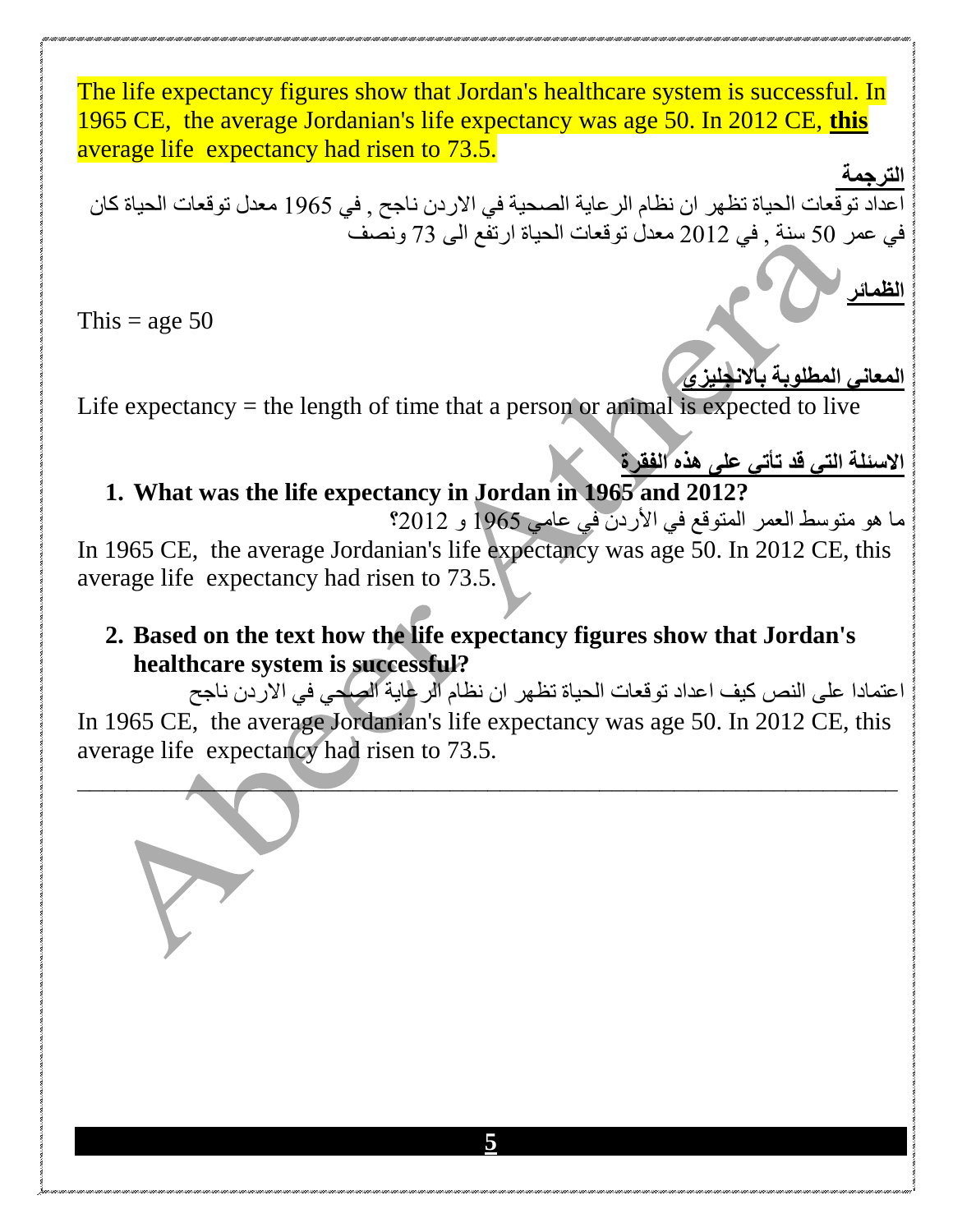According to UNICEF statistics, between 1981 CE and 1991 CE, Jordan's infant mortality rates declined more rapidly than anywhere else in the world – from 70 deaths per 1,000 births in 1981 CE to only 32 deaths per 1,000 births in 2014 CE.

**الترجمة** وفق لمنظمة اليونسيف , ما بين 1981 و 1991 معدل وفيات الاطفال الاردني انخفض اكثر بشكل سريع عن اي مكان اخر في العالم , 70 وفاة من أصل 1000 والدة في 1981 , الي فقط 32 وفاة من أصل 1000 والدة في 2014 .

**الضمائر**  ال يوجد

**المعاني المطلوية باالنجليزي** 

Mortality  $=$  death  $Decline = decrease$ 

- **االسئلة التي قد تأتي على هذه الفقرة**
- **1. By referring to the text ,give two examples which prove that Jordan's healthcare system is successful.**

\_\_\_\_\_\_\_\_\_\_\_\_\_\_\_\_\_\_\_\_\_\_\_\_\_\_\_\_\_\_\_\_\_\_\_\_\_\_\_\_\_\_\_\_\_\_\_\_\_\_\_\_\_\_\_\_\_\_\_\_\_\_\_\_\_\_

.باإلشارة إلى النص ، أعط مثالين يثبتان أن نظام الرعاية الصحية في األردن ناجح

Infant mortality / life expectancy